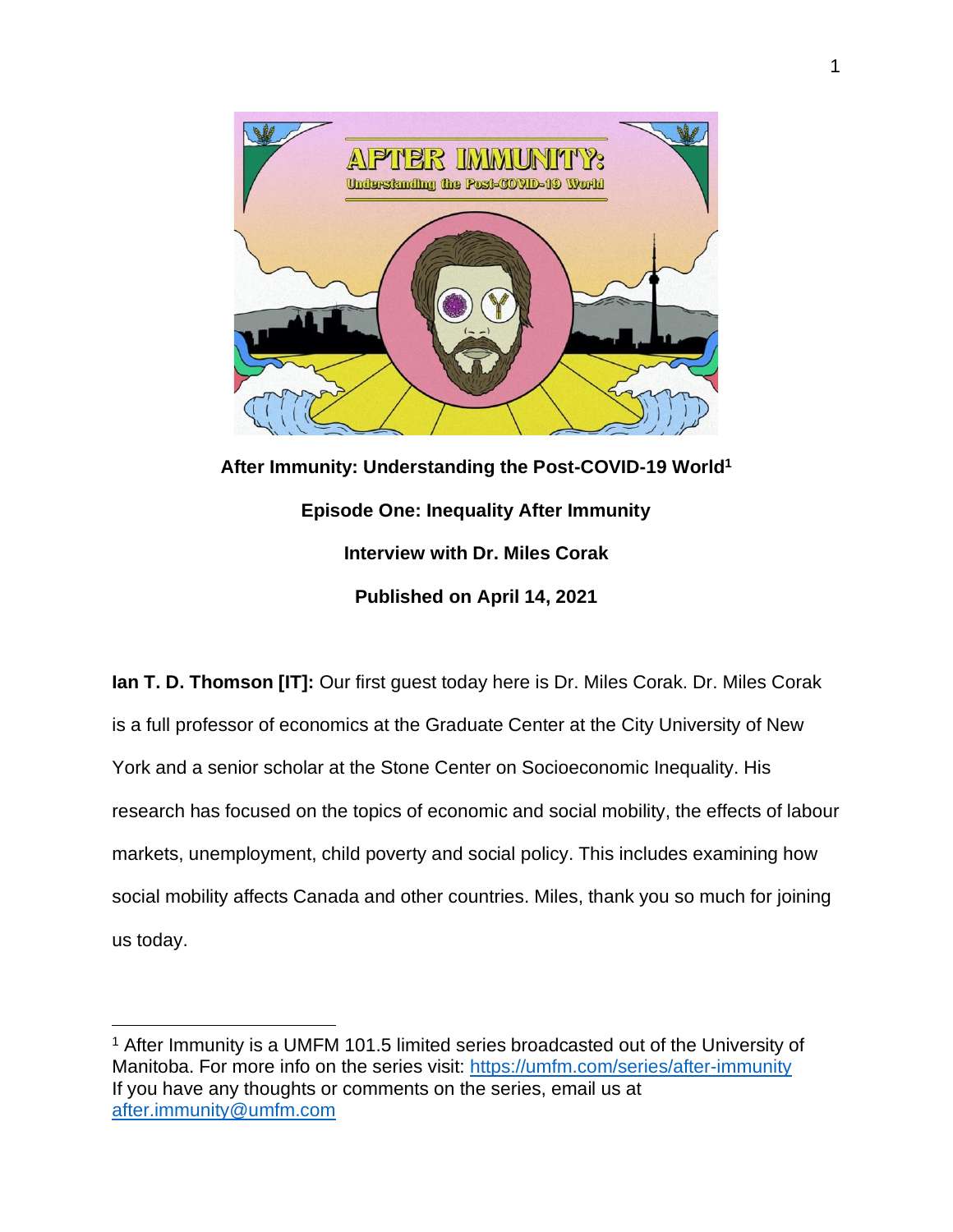**Dr. Miles Corak [MC]:** Well, thank you for having me Ian.

**IT:** Absolutely. So I think a good place to start with this; I've always seen inequality less as kind of a traditional policy topic like energy policy or infrastructure policy and more kind of as a barometer test, or a litmus test, of how society is actually doing. But you're the expert in this field. How do you define inequality?

**MC:** I think the way you've just framed it is in large measure appropriate because there are many different dimensions to inequality that we care about. The most obvious, first, is you know, the inequality associated with some ascriptive traits people have. Their gender, their skin color, their visible minority status. That's certainly a very important dimension of inequality. Often though, we also speak of inequality in terms of income and wealth and that's sort of my area of expertise. So I think of inequalities as sort of, if you will, income based or class based, associated with the world of work. But obviously these things interact. You know, growing up as a black child in a challenging neighbourhood in downtown Toronto is going to have consequences for your opportunities, for your education, and ultimately for your income. I guess the question from an analyst's perspective is how you get into that debate. A large part of discussion has been income inequality over the last two or three decades, certainly.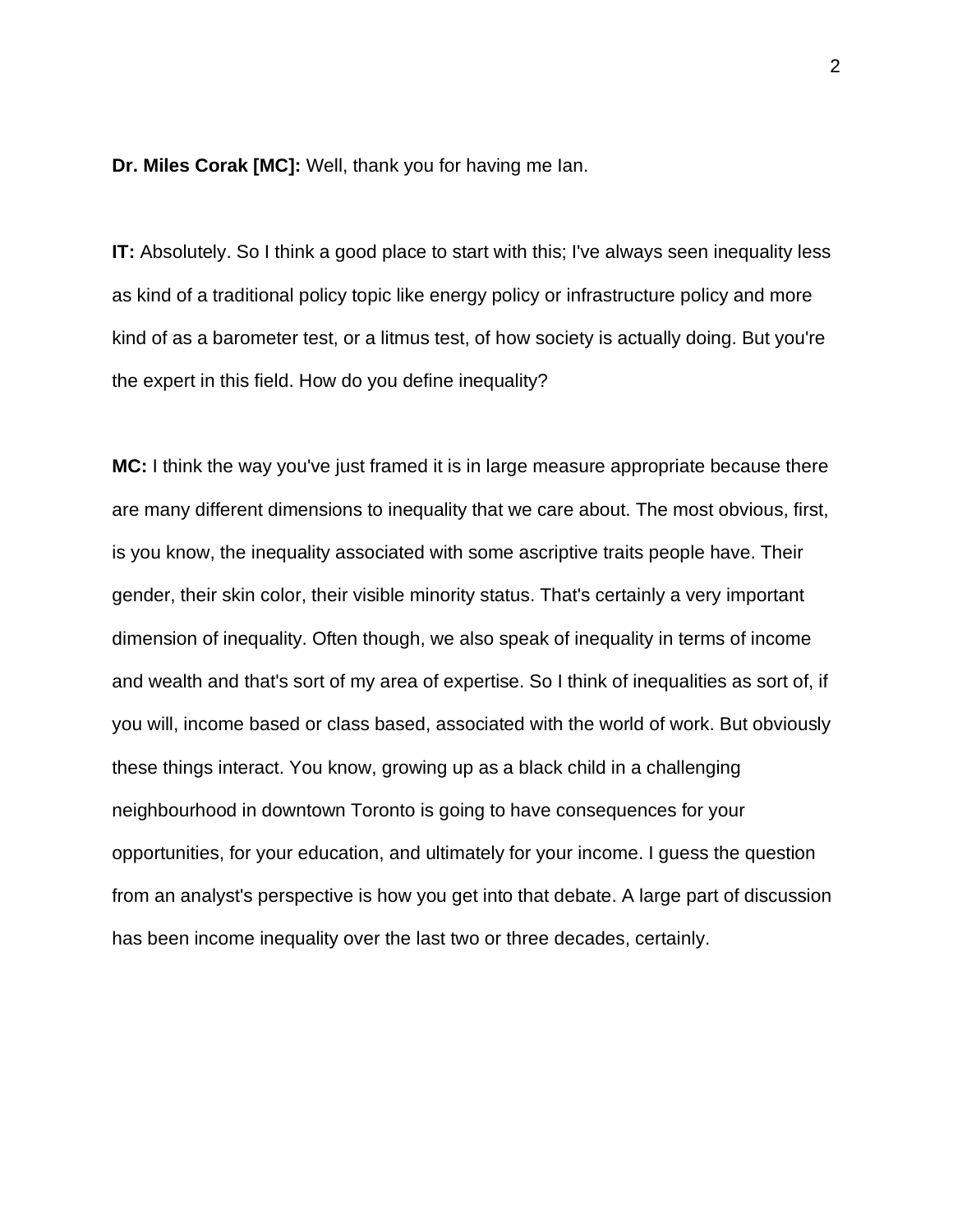**IT:** Yeah, I think that's a useful kind of just place to start off with this discussion, you know, what are we actually talking about? And to your point, there are just a number of different ways that it kind of manifests, as well as different definitions itself. So today we are examining how inequality will transform after immunity to COVID-19. However, it's fair to say that issues surrounding these, income inequality, equality of opportunity, were issues before the pandemic. So in your view, how were we doing before all this? How would you characterize kind of the social and income inequities, generally, in Canada before the COVID-19 pandemic?

**MC:** Over the last two decades, I suppose it's fair to say that the Canadian economy sort of settled into an equilibrium of insecurity on one side and opportunity on the other. Overall, income inequality hasn't changed that much in Canada over the last 10 or 15 years before the pandemic. The big shock to our society, to the way we work, to the way families function and how they interact with the society of work sort of happened in the 1980s and 1990s. A whole new policy world, a whole new way of operating in the world, opened up with the challenges of globalization and also the big changes that the computer introduced in our lives. And at that point inequality notched up, but we didn't have a discussion about it. We didn't have a discussion about the opportunities it opened up, we didn't have a discussion about the challenges and insecurities it raised, and somehow the situation was decided without explicit policy debate. The conversation really started to kick in in the 2000s and inequality continued to rise in many countries, I'm thinking particularly the United States, and the reason it didn't so much in Canada was, well, part because we were lucky. We were lucky because of the way the boom in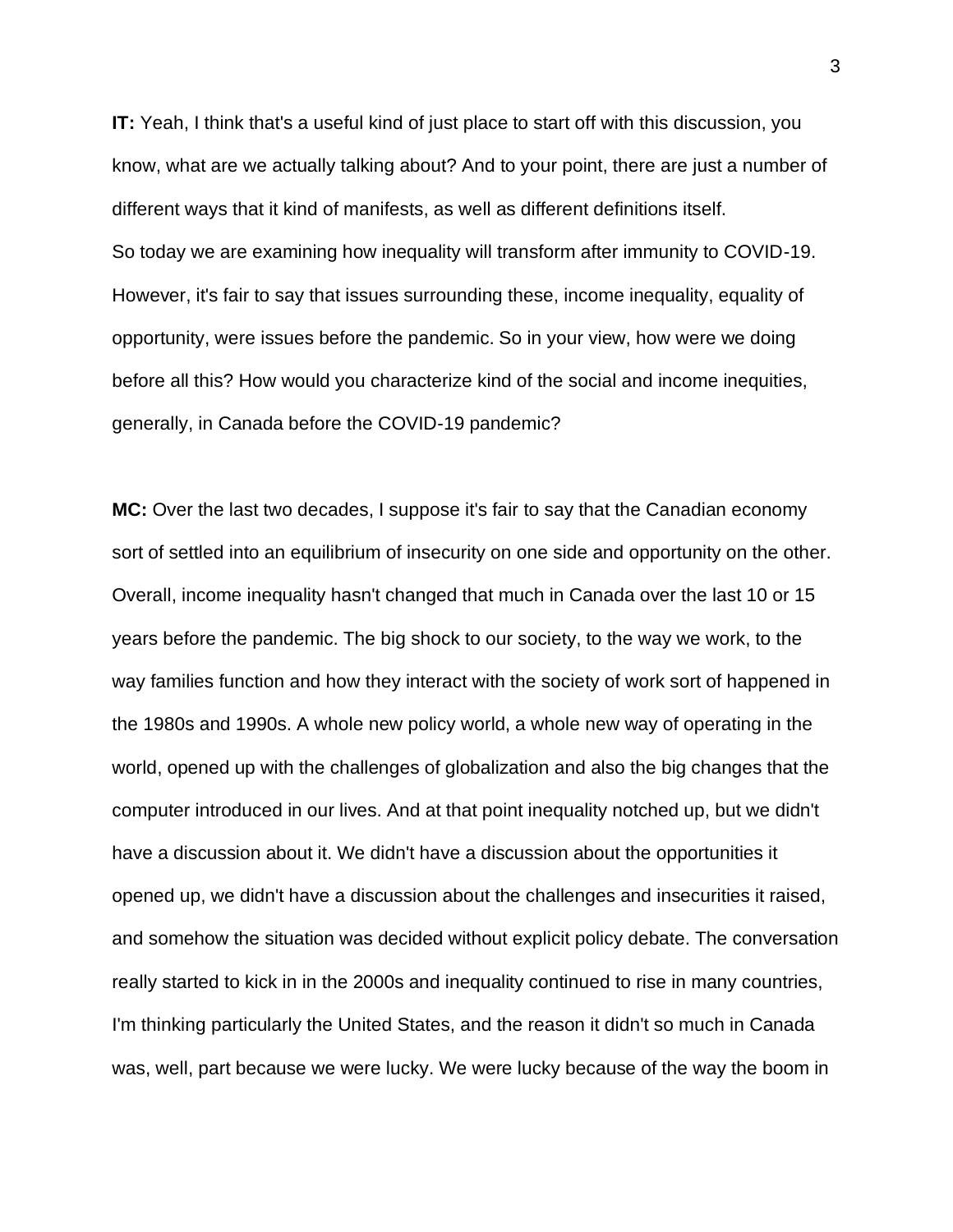globalization, the growth in China and in other emerging economies, affected the resource sector. So it was like gangbusters, if you recall, in Saskatchewan, in Alberta, and in Newfoundland and Labrador during the 2000s, the first half the 2010s, as a lot of people from CEOs to the baristas working in Tim Hortons saw their wages increasing. But at the same time, in other parts of the country, in Ontario and in Quebec, it was just stagnation. And the typical family did not see their incomes rising at all. So in part, things sort of looked like they were in a steady equilibrium with inequality not increasing any further than it did in the 1990s, but that was just masked by a lot of good luck with the resource sector. What was happening throughout this period was just a growing insecurity amongst many families in the bottom half of the income distributions. Families had to work harder to basically stay at the same income levels. So, the big transformation in the workplace as women increased their hours of work contributed to rising family incomes, but wages were stagnant for many others. On the other hand, as young people came on to the labour market and reached adulthood over this period, some of them had amazing opportunities as well. So, you know, I think frankly of some young people in, well you know: if you got a job at Shopify, you were doing pretty darn well and able to afford a not bad apartment in downtown Toronto quite easily, and many sectors like that. So there were there are great opportunities, but on the other hand, great risks and insecurities for others as the job market sort of polarized and work became much more service oriented on the one hand, and on the other hand engaged with the global labour market associated with all of this technological change. And in the end, you know, inequality didn't change that much, but there was a lot going on under the surface and that became exposed when oil prices and potash prices fell through the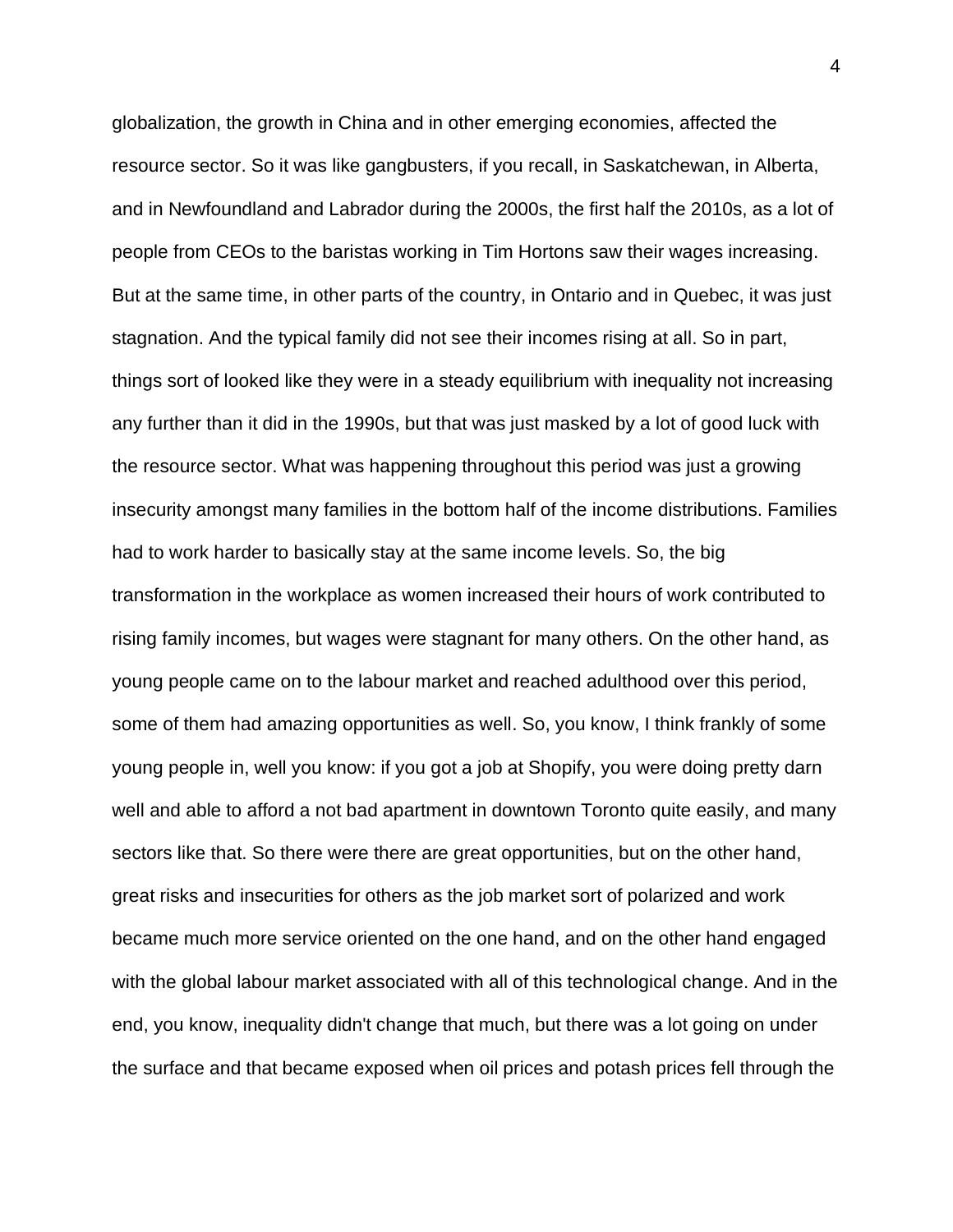basement in 2014. And so we were sort of in, as I said, this sort of uneasy equilibrium before the pandemic hit. Some people living lives of good opportunities, and many others [living] lives of insecurity, harder work, and not much more pay.

**IT:** It sounds like there's a bit of two different tales happening here in tandem. And if you kind of mold them together, you get this sort of, as you said, a kind of a stagnant sort of perspective on inequality when in reality there seems to be two different stories. Is that a fair way to characterize it?

**MC:** Nicely put. You know, the top 10 percent, the top one percent saw their share of the economic pie rise throughout, and the bottom 40 percent saw their share of the pie fall throughout this period. And the big chunk in the middle was treading water.

**IT:** So I'd like to just switch and talk about kind of what's currently happening, as well as the future. This is, again, the goal of this podcast is really to look at where we're headed. And I think it's important to kind of talk about what's happening, kind of currently, as we're recording this in late January about the pandemic and what it's kind of revealed because it's revealed a number of different inequities in Canada. For instance, unemployment has disproportionately affected youth and women, as well as the virus itself [having] had a much more devastating impact on marginalized communities. What is going to happen to these populations, in your view, after immunization? How might these imbalances be resolved, improved? Will they bounce back or might they be worse off in the post-COVID-19 world?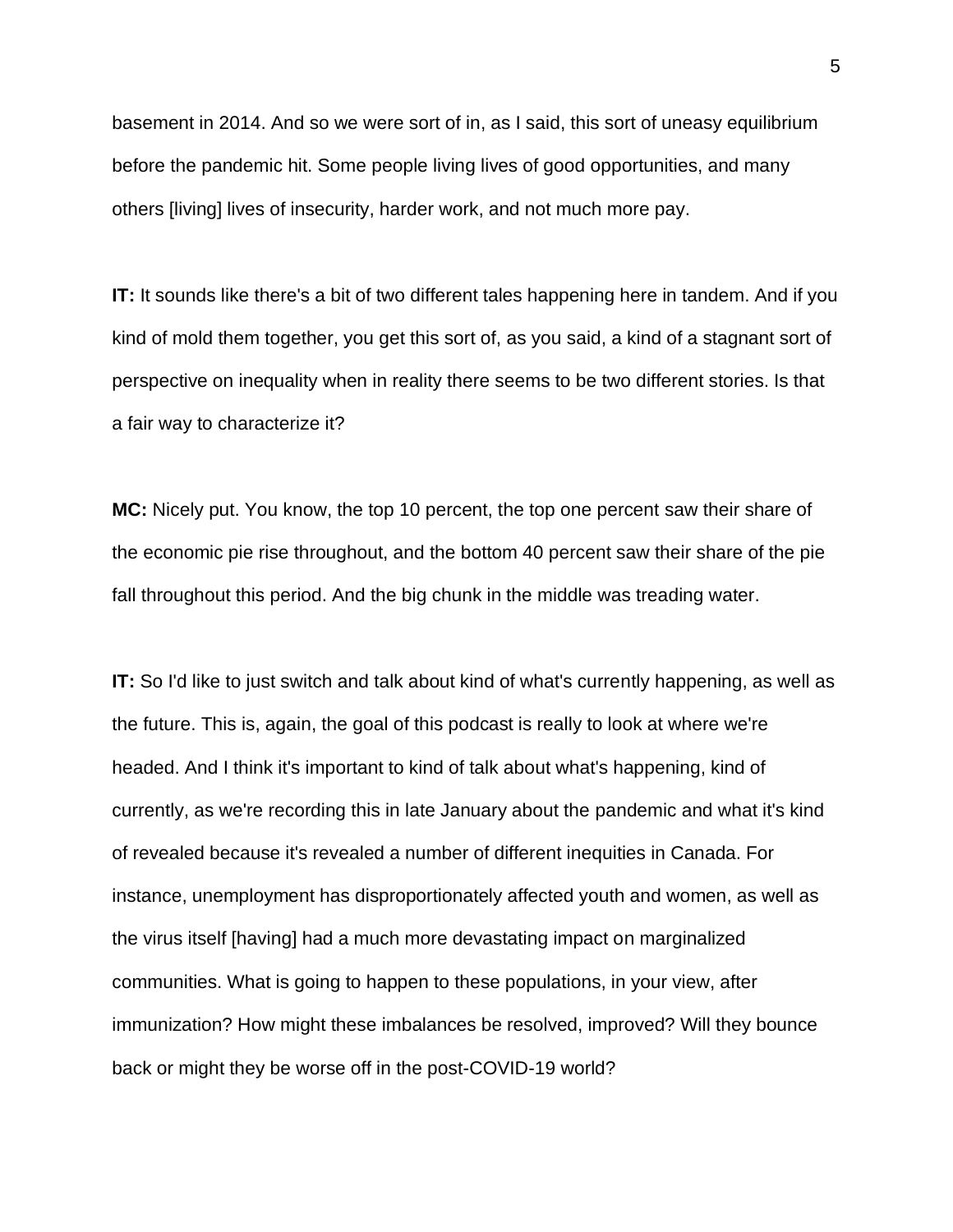**MC:** Well, nicely put. That is the question, isn't it? It's sort of interesting, if you sort of go back to the way we were framing public policy in March and April. The hope was sort of to freeze the economy, weather the pandemic, and then restart where we left off hoping that the economic implications of this terrible health shock would be temporary. And increasingly, I think people feel that that's not the case at all. This pandemic, this health shock, is going to cause important structural changes in the economy for some. Now, [on] one level, this sort of reflects how we engage with work. If over this period you were able to work at home, if you had the kind of job that permitted that kind of flexibility - basically, I think most professional, most people in professional occupations had that opportunity - your income was steady, if not growing, and your expenses fell, and you were saving a lot more. The stock market certainly took a big dip at the outset of the pandemic, but then it came back gangbusters. And so if you were invested in the stock market, and you were liquid, and you were able to put more into it at a crucial time, your rates of return [were] 10, 20, even 30 percent, depending upon how things fell out. So on the one hand, you know, just looking at the surface impacts, there's going to be an increase in inequality just because of increased savings and wealth accumulation on the behalf of some groups. But that's sort of a superficial cut at it. I very much like the term that you used, that this pandemic is *revealing* existing socioeconomic inequalities. And going in to the pandemic, in policy circles, there was a lot of talk about the future of work and a good many labour economists sort of feel that the pandemic has brought forward a lot of changes that were always happening. So I don't know, it's almost passé to speak of the world of work in some sense because many people have gotten used to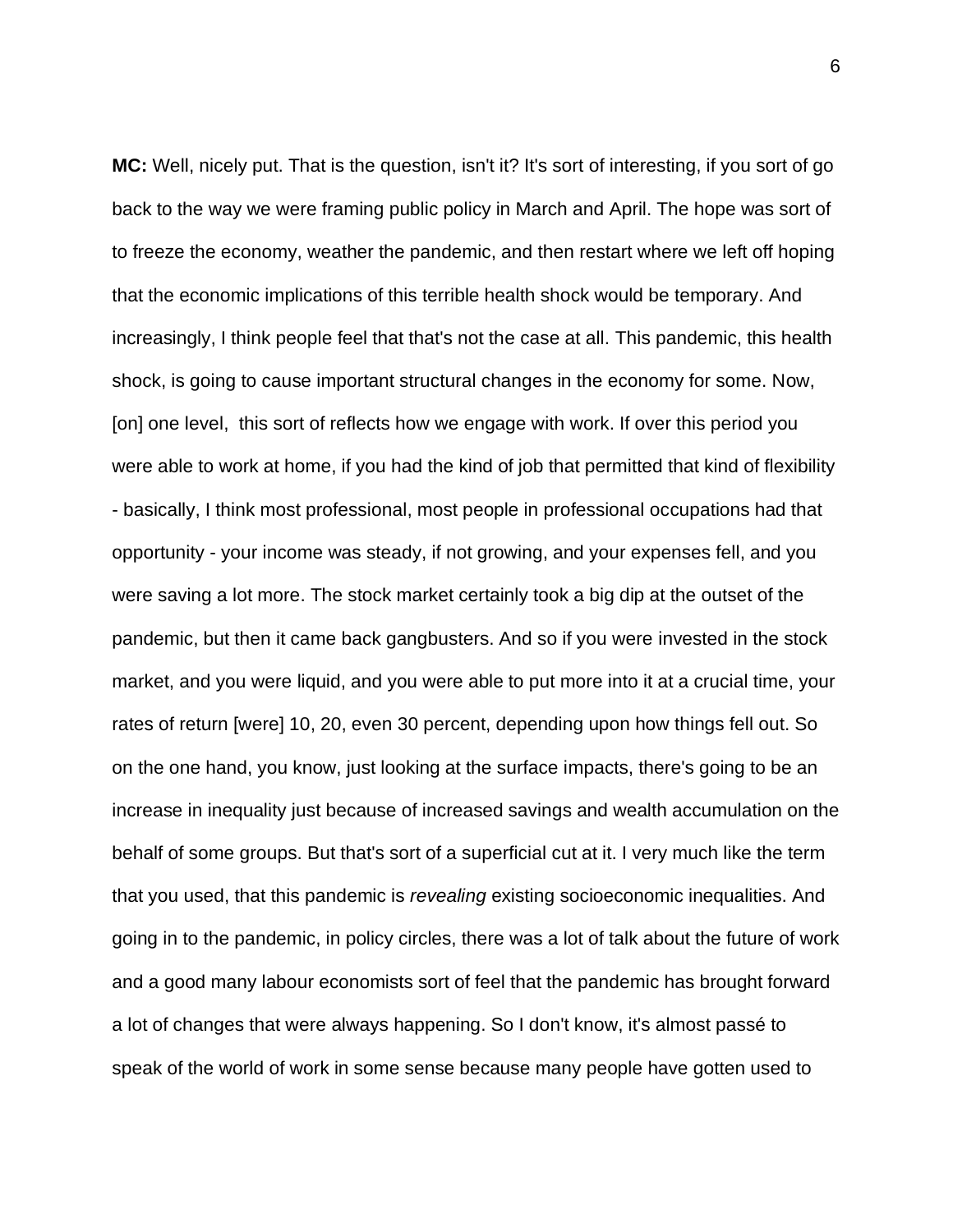working at home and without necessarily big impacts on productivity. It's going to change the structure of the workplace in some important ways, and you might sort of draw some hints about how that might happen from looking at the last big wave of technological change. And that was the wave of globalized supply chains and a lowering in costs of shipping goods across national borders. And that led to major changes in the manufacturing sector. You know, parts of southwestern Ontario and some communities were just decimated by that and whole groups of people in their midcareers faced permanent job losses and also no possibility of returning to the same sort of job with the same sort of pay after that shock. Well you might think - and this is [me] sort of echoing a book by a Geneva based economist, Robert Baldwin here - that the same thing will start happening to services now. If it's very easy for firms not to have to bring their workers in from the suburbs to downtown to work in the office, well then it's just as easy for that worker to be located anywhere in the country, not just in the surrounding suburbs. But how long will it take before firms realize that that anywhere could be across national borders and many services could also be contracted out (Just [like] in the way that the manufacturing sector faced a lot of contracting out and firm dislocations)? So I suspect the service sector is going to be dislocated. So accountants, professors for that matter, and many other fields, will be competing with a global talent pool and in many senses, perhaps, with people who are paid a lot less than in their domestic markets. So you can imagine, just as what happened to the manufacturing sector, a whole wave of contracting out [of] global supply chains now happening to the service sector. So there could be a wave of, again, another big wave, just as [that] happened in [the] 1990s of opportunities and challenges. So the world of work is going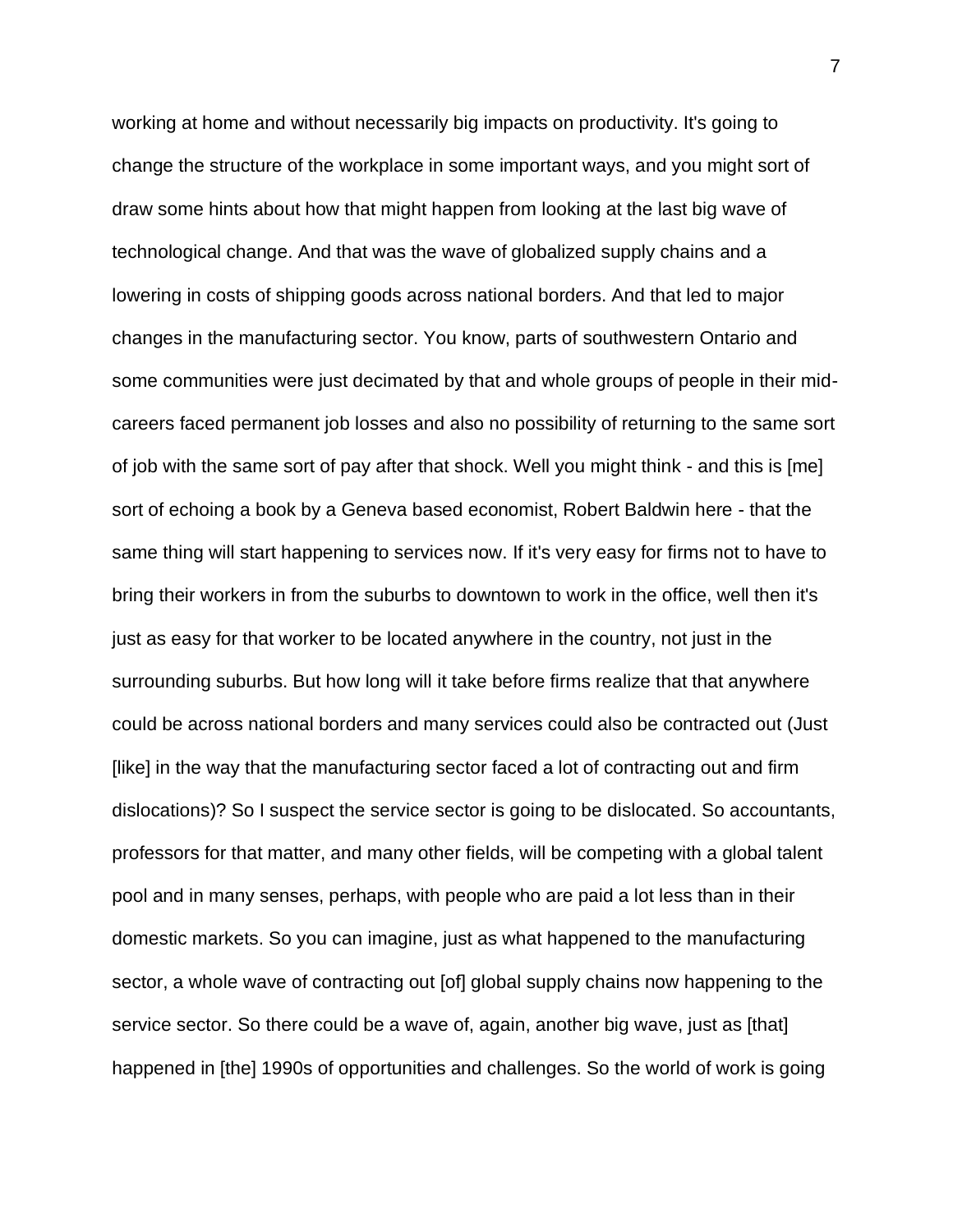to change, and it's going to change in a way that's going to engender more inequality in wages. And that shock is going to lead to layoffs of people in mid-career, or moving people into more of sort of a quote - unquote, I'm not sure I totally like this word, but a type of gig work or continued contracting out. So the pandemic is going to bring those kinds of changes that have been ongoing forward, and amplify them.

**IT:** Yeah, that's really interesting and you took that question in a direction I wasn't anticipating in a way that's just opening up a lot of possibilities of where society and where the world is heading in terms of our economy, and you're right, in terms of the service economy itself. I want to kind of switch directions a little bit, and talk about, I guess you could say, a bit of a paradigm shift that's been occurring with essential work. So the pandemic has really opened up, just as it's revealed these inequities, it's also opened up questions of what's deemed essential in a crisis and the lower wages associated with some of these jobs. You know, you think of the front line workers at the local grocery store and the risks they've taken on during the pandemic. In your view, has the pandemic changed our perception of what is essential work and will this change how we as a society ultimately value these roles and their remuneration?

**MC:** Well, ultimately what determines wages is bargaining power; who has it, who loses it, and how it changes. I spoke earlier about the boom times in the commodity sector. This is a situation in which demand outstrips supply for some workers, some people with skills, and go figure what happened, their wage rates rose. So what we saw during the pandemic and this whole framing of essential work was a temporary shift in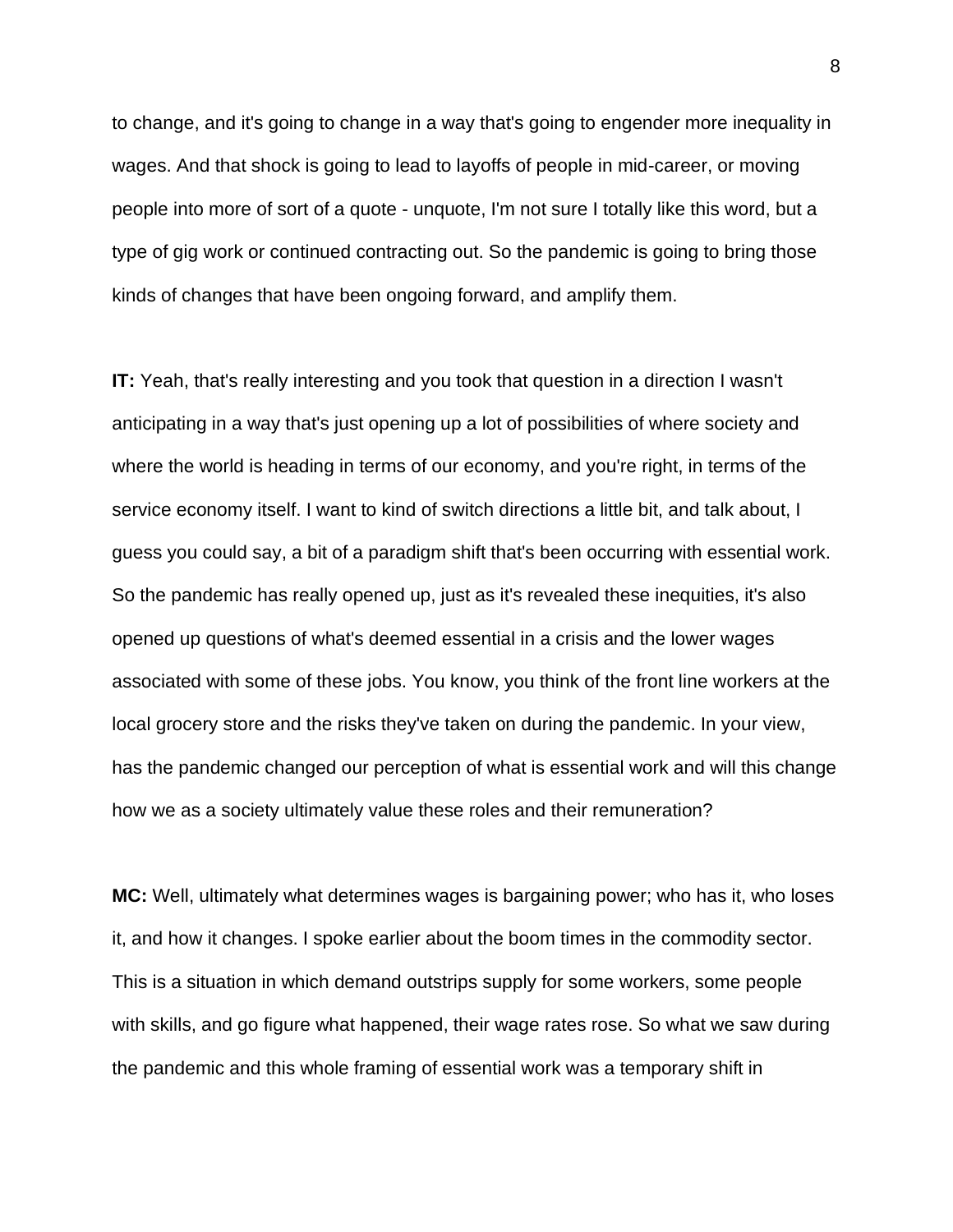bargaining power. It also elicited some basic and ingrained notions we have about fairness, and so you saw some larger companies, retailers in the food sector, offering pandemic premiums to wages. But we've already noticed that those were just temporary. Whether this notion of essential work has staying power or not is going to be determined by how the pandemic changes the bargaining power of workers, vis a vis their employers, and I think the argument could just as easily go the other way. What we're seeing, I think, again, I'm relying a little bit on U.S. evidence, but also on Canadian evidence based upon the pain that a lot of small businesses are feeling. It's probably a move to much more concentration in industries. So there's going to be a lot more bigger players, and when you have bigger players without countervailing union power, they have more power over wage setting. So if anything, over the long run, economists call this monopsony power, you're going to see the shift in bargaining power in some sectors move towards larger employers and that's not going to bode well for wages. So it's all very fine for us to talk about essential workers, but if that stays sort of at the level of preferences and ideals without changing the actual structure of wage determination on the ground, it's not going to have a lasting impact. And you're seeing that already. So ultimately, notions of fairness are embodied in the labour market and if workers don't have [a] voice, they don't have options, and they can't bargain as much for their wages. And public policy has an important role to play in this, and in some fundamental way it really hasn't stepped up yet. Although, you know, we're speaking in late January here, there are some important conversations going on now and [it] remains to be seen how those will play out. But we haven't seen that on the ground yet.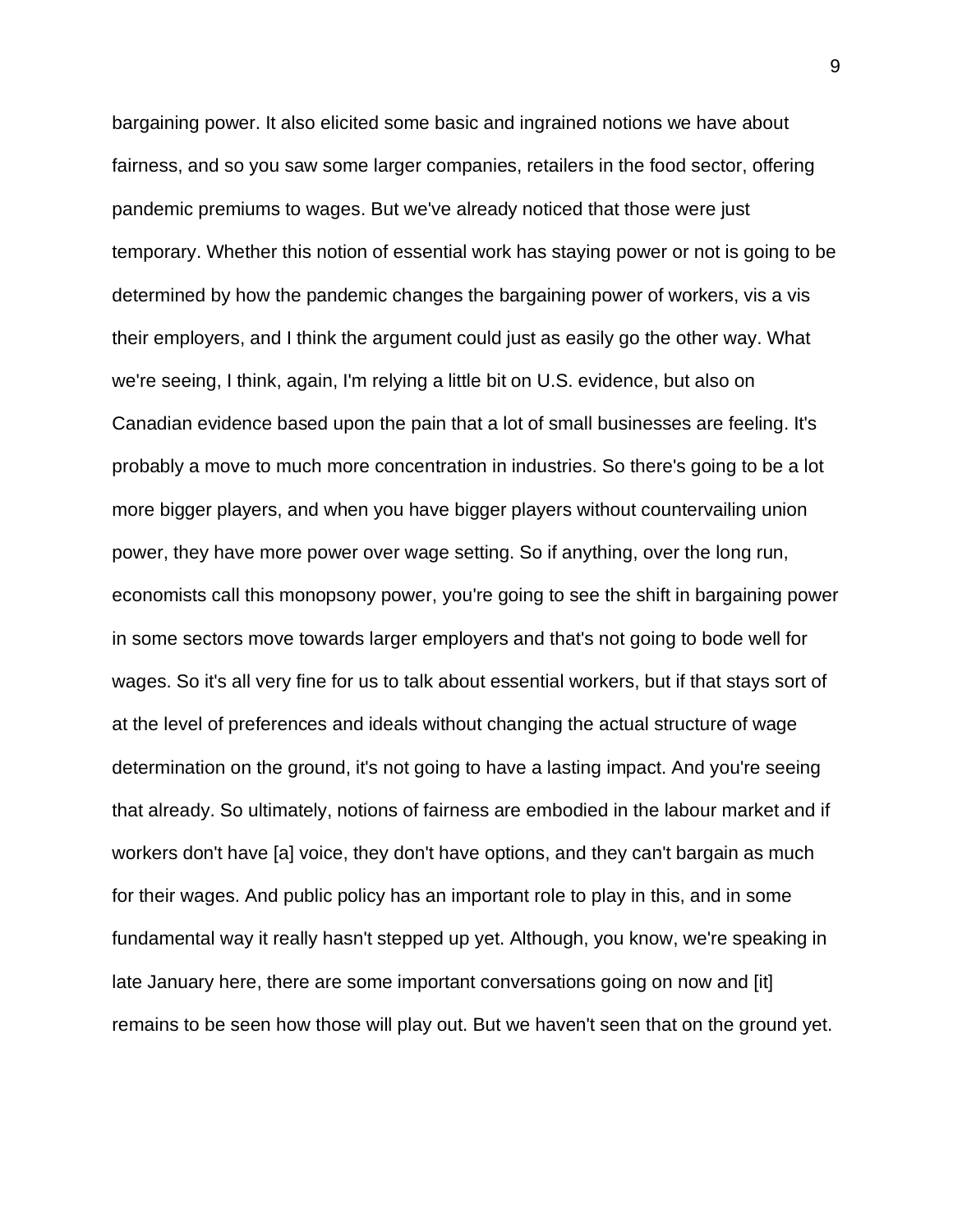**IT:** So it really sounds like…you can speak to the optics, or the ideas of essential work but unless there's actual structural (maybe even governance) changes to the labour market and to the relation with the worker and the employer, you might not see those again, that change in remuneration that you would think would come those societal changes. So that's very interesting. You know, you talked a little bit about might be down the pipeline but I'd be curious for your thoughts about, and again you kind of hinted about this at the beginning of this pandemic, [that] this was kind of seen as just locking this thing down and then getting back to normal once we're done. What [are] your thoughts on Canada's response to this, and a second part to that, are there any countries that we should be looking towards or who did this well?

**MC:** Canada's response, I think, stands out as being pretty important in some dimensions. Certainly I think early on the pandemic, there were just administrative challenges. The federal government was faced with this huge shock and it revealed the inadequacy in the administration of some of our social programs. The employment insurance system basically looked like a deer with its eyes caught in the headlights from this amazing need that was coming. And so the introduction of the Canada Emergency Response Benefit, in retrospect I think it was really well done. It was timely and it got money into the pockets of people when they needed it. On the other hand, the attempt to subsidize wages so that firms would continue to employ their employees, not lay them off, and pay them wages, that program really sort of didn't do its work. And I think in part because we are making inappropriate international comparisons to countries like Germany and others. Where we go forward is important. I think the pandemic has really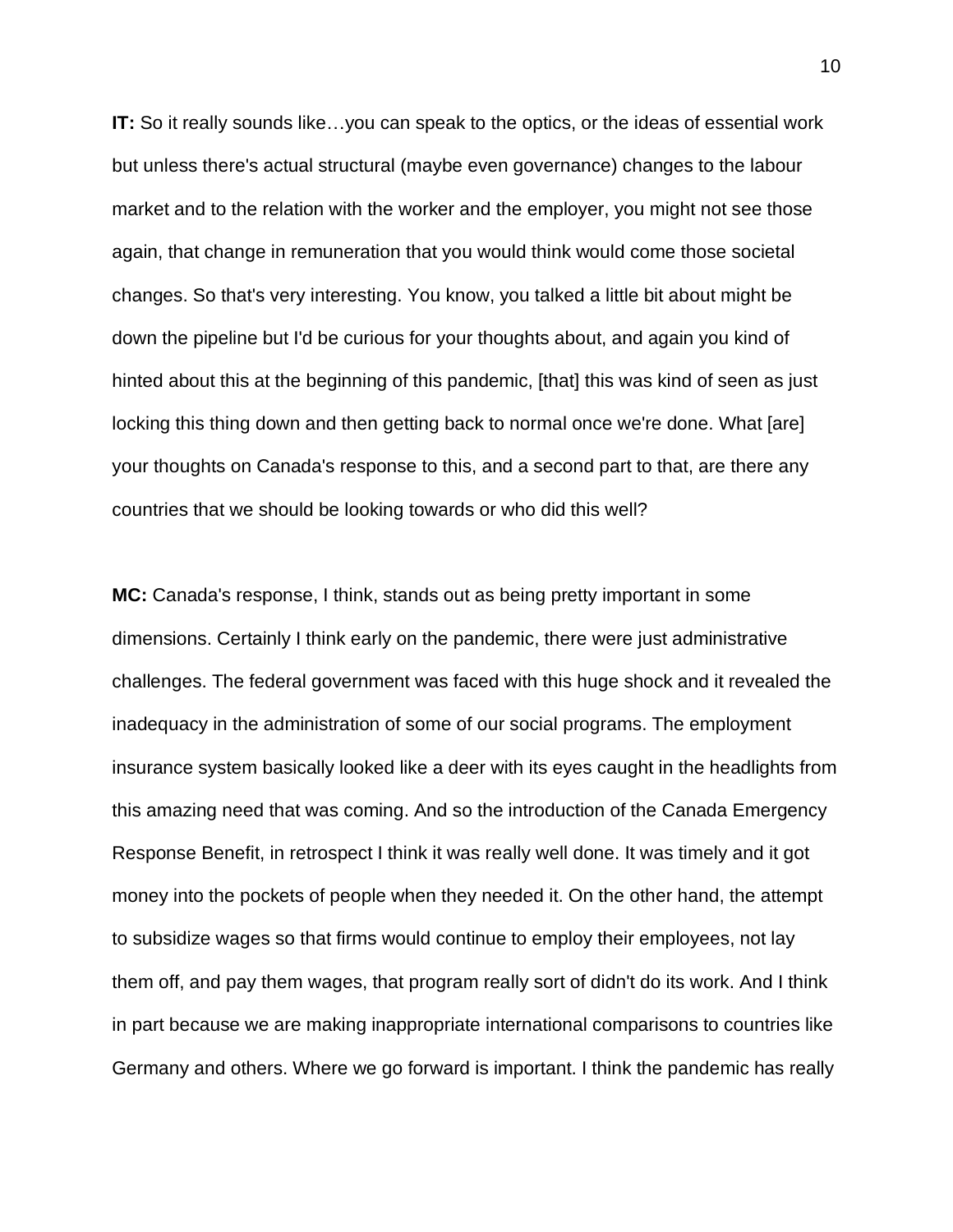brought to the fore the kinds of insecurities that people are living with; the lack of resilience, a good deal of asset poverty. [If] people get a shock to their incomes it's going to be very hard for them, based upon their own resources, to stay afloat for as much as two to three months. And so what you saw was almost a cry for some basic income or some security in income, and I think the important way that will go is with important reforms to existing programs like the Canada Workers Benefit or the Employment Insurance system. How those reforms actually play out is going to be a good question and maybe something that we will be engaging in a debate over the next couple of months. But we have to do two things. One, in terms of social policy, ensure that people have a floor below them, below which they won't fall in their income levels regardless of how dramatic changes are in the labour market. And two, regardless of the income levels, give them the insurance so that they know that they can live their lives with some security as they face the ups and downs that the future always holds.

**IT:** So I think you really answered this, but just to kind of clarify, just because there has been discussion over the years of things like the universal basic income, they've been discussed in policy circles for quite some time. I've always seen them in those years as, they were talked more as a pipe dream but now this pandemic has really brought them to the forefront. Will we see a universal basic income come to fruition in a post-COVID-19 world or any other big changes to our social safety net?

**MC:** There are going to be big changes to the social safety net, or at least there should be big changes in the social safety net. COVID has revealed important inefficiencies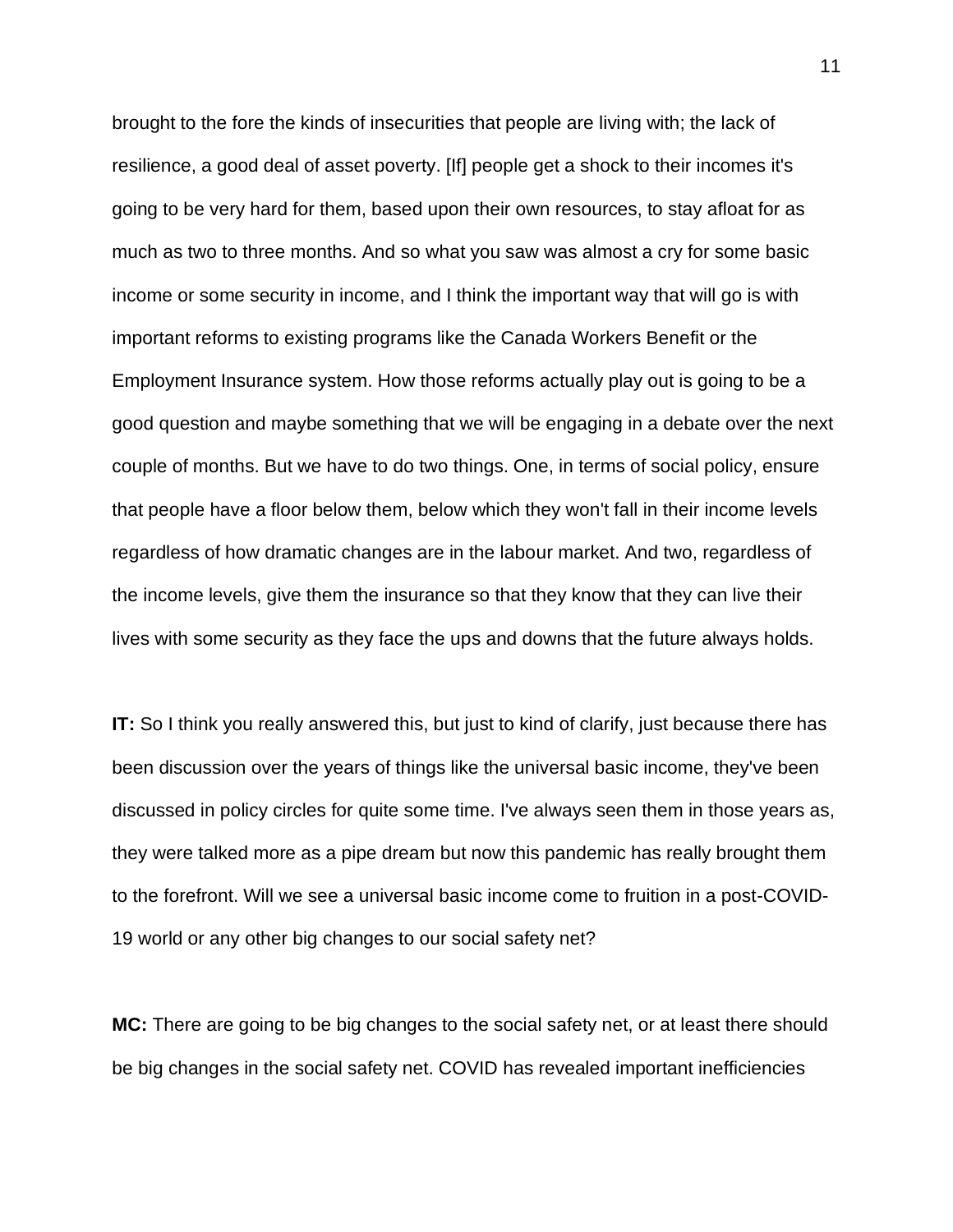and deficiencies in the social safety net. Now, the call for universal basic income has different echoes or different resonance, depending upon who's making that call. For some it's just an administrative redesign of existing welfare policies, nuts and bolts issues on how to deliver income support and save on administrative burden. At another end, it's really just a cry for a more just income distribution without any important sense of how design should actually work. My own feeling is that in some measures we have a basic income. We have a basic income for the elderly through the Canada Pension Plan and the old age supplement. At the other end of the spectrum, we have a basic income for families with children through the Canada Child Benefit, which incidentally was beefed up before the pandemic and even during the pandemic. What we're missing is sort of a basic income for a group of people in their working years living on their own. They're falling through the cracks and the federal government has programs that can reshape to give those people the support they need. The Canada Workers Benefit is a prototype of that, where basically your working income is supplemented by an income transfer. Parts of that could be made so that it doesn't depend entirely on working income and could be made much more generous. The other thing that would be very important for the government to do is to reform the Employment Insurance system, our unemployment insurance system. Only 40 percent of the unemployed actually qualify for what is supposed to be unemployment insurance. So a lot of people aren't eligible, quitters aren't eligible, and people in all kinds of work that has a lot of contingency to it aren't eligible. So there needs to be a significant improvement in the fibers of that safety net, and if you did that in the right way, I think you'd come close to what people are calling, some people are calling, a basic income. A basic income unconditional to some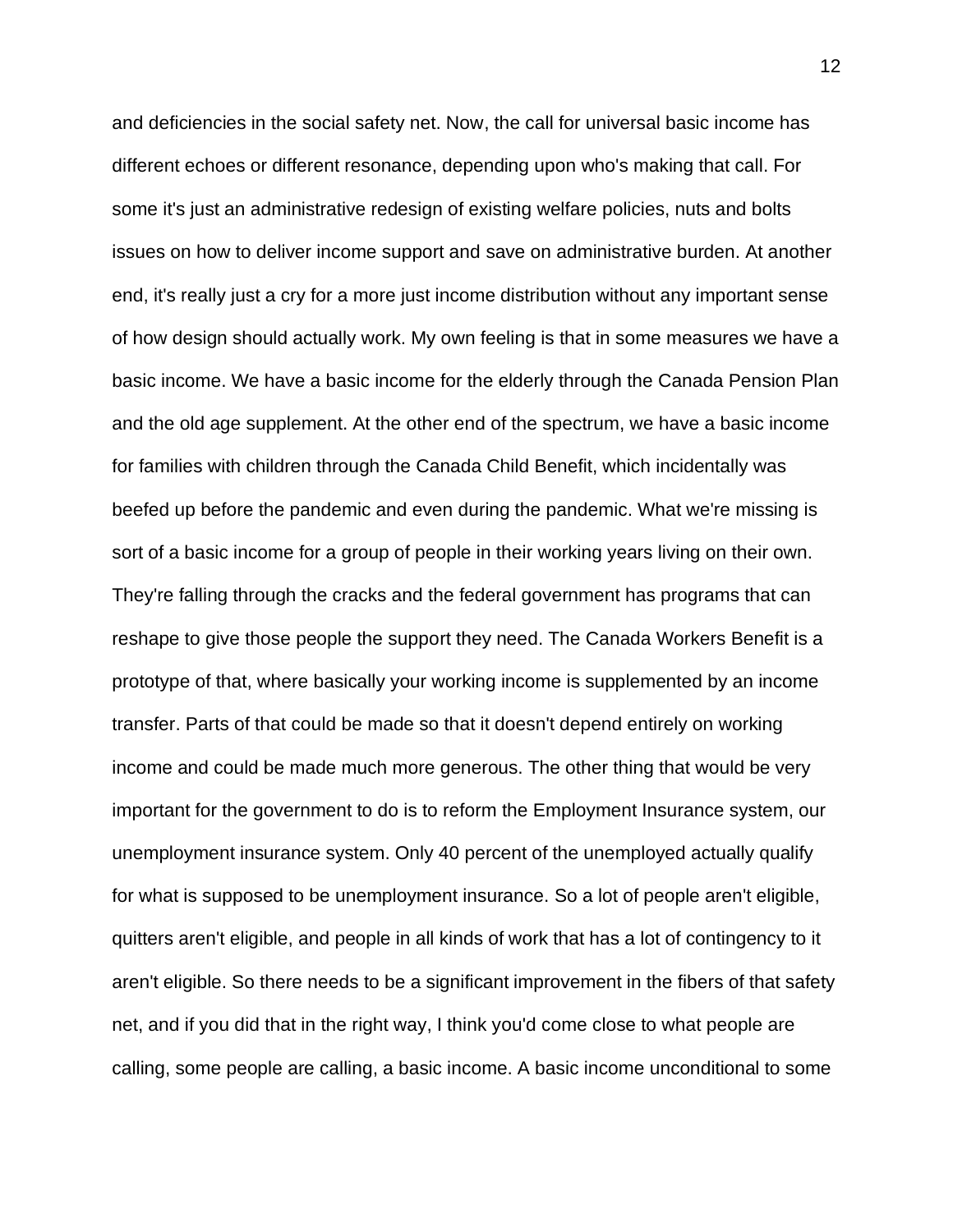degree on whether you work or not, but really having strong incentives for engagement in the labour market and beefing up the income you earn from the labour market. That has to go hand in hand with labour market reforms in institutions like important changes, continual changes, to minimum wages and other labour market regulations to give workers more voice. My big concern is, the other thing that we're seeing from this pandemic, is the re-energization of the small business community. Canadian Federation for Independent Business, for example, has played an amazing role, and to their credit for their members, in framing public policy discussions. And we are in a different type of environment in which fiscal policy is going to have to take the role in moving macroeconomic policy forward. And an annual deficit is not an anchor for that, and I think most economists agree, quite appropriately so. But if the federal government is going to have a bigger role in spending going forward, different groups are going to start lining up and reframing that debate in a way that is going to be of best concern for them, but not necessarily for the broader, best role of society in general. So it'll be interesting to see how this politics plays out, whether you are engaged in basic income, support for small businesses, or for individuals who are working but feel more insecure in their work.

**IT:** Mm hmm. So it really, I mean, at its macro level, it sounds like Canada's got a long way to go in terms of improving its social safety net.

**MC:** We have a long way to go, but I guess my own view is you can take important steps from existing programs. That long way to go, for me, is not an upturning or a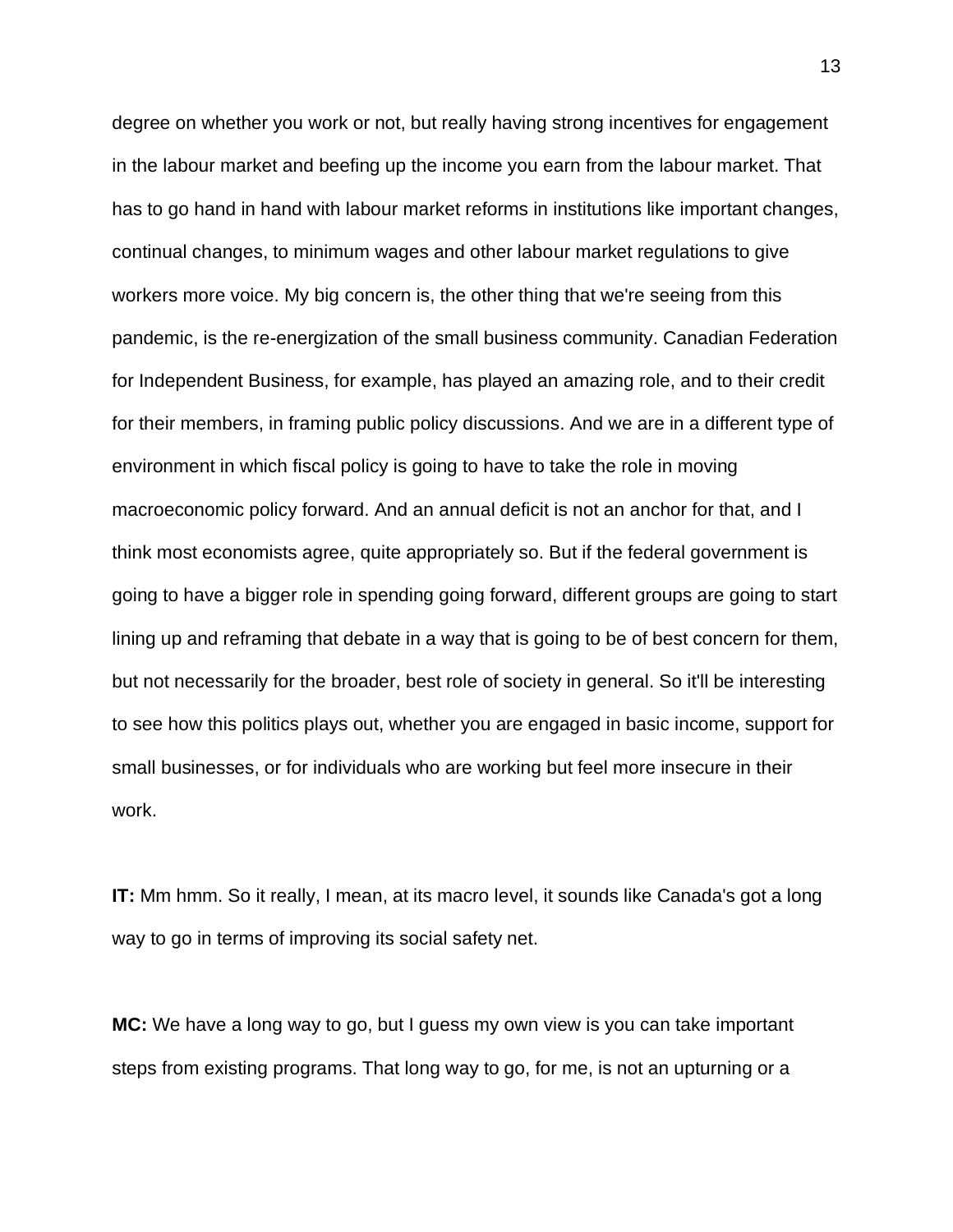revolution in the structure of programs. My view is [that] it's a long way to go, keep your eyes steadily on that goal, but you can take big and important steps from where we are now to that. But I think we should look over the next three months or so, or certainly in the next six months, for a big and important discussion on the design of some of these programs. The throne speech last fall certainly promised us that, and I suspect there'll be important reforms coming forward to employment insurance, to other parts of the social safety net, and people from the arts community to the professional community should be informed and engaged in that debate.

**IT:** Miles, this has been a really great conversation. I think you've provided myself, and hopefully the listeners, just a lot of ideas about, you know, where Canada's headed, where the world's headed, in terms of a globalized society with the service sector. Do you have any concluding thoughts on the future of, I guess, just inequality in Canada in that post-COVID-19 world after immunization?

**MC:** Well, thanks for that opportunity, Ian. I guess my big concern in my area of research is in how inequality affects opportunities. And so one thing we didn't really talk about that I think is important is looking at the pandemic and its aftermath through the eyes of the child, through families and children. And how what we've been going through in the last year, and will continue to be going through for at least some more months, how that can affect the long term prospects of children. So you're seeing the child care area of our society really come under a lot of pressure. Women take a disproportionate burden in all of household activities and in child raising. They've been